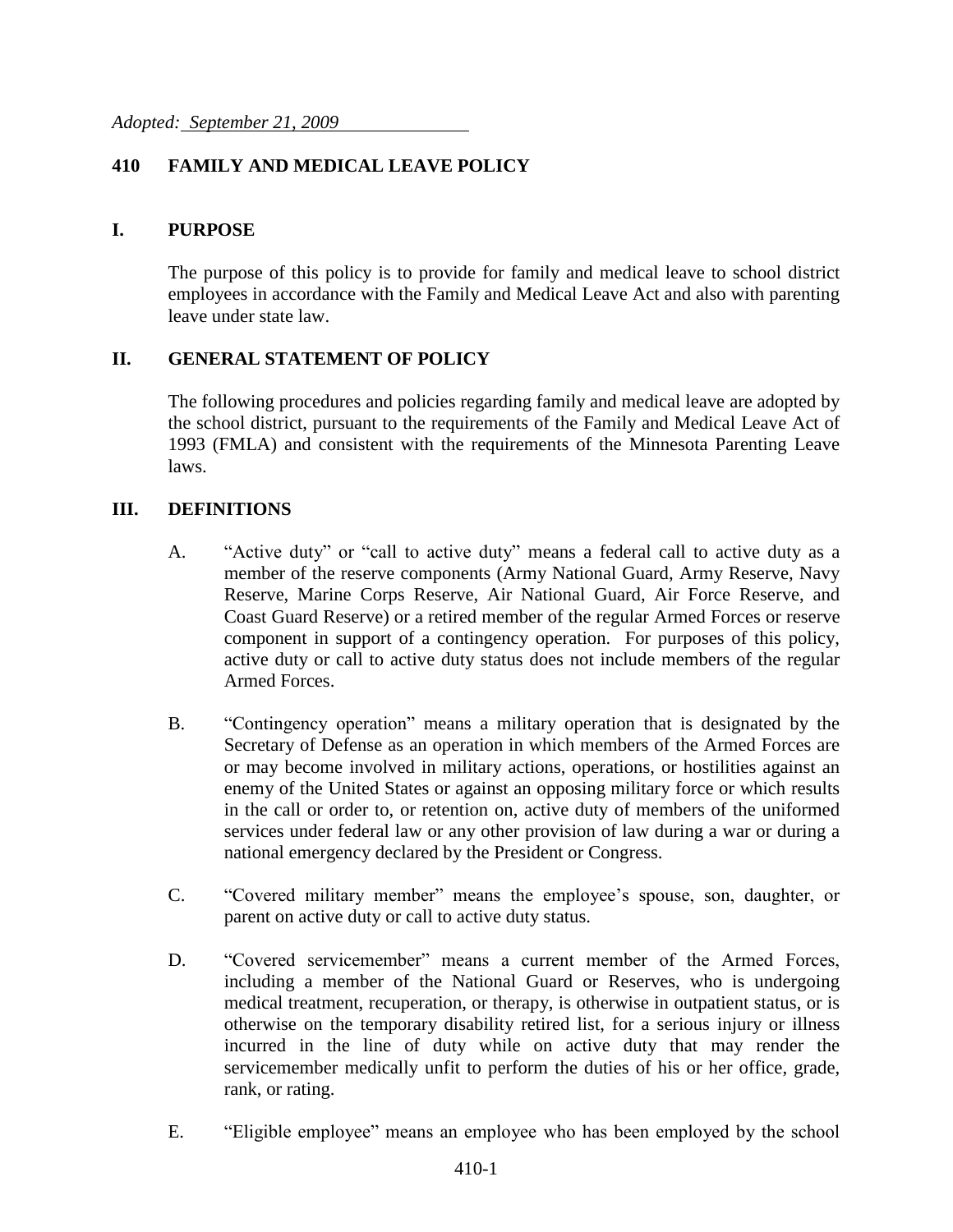district for a total of at least 12 months and who has been employed for at least 1,250 hours of service during the 12-month period immediately preceding the commencement of the leave. While the 12 months of employment need not be consecutive, employment periods prior to a break in service of seven years or more may not be counted unless the break is occasioned by the employee's fulfillment of his or her National Guard or Reserve military service obligation or a written agreement, including a collective bargaining agreement, exists concerning the school district's intention to rehire the employee after the break in service.

- F. "Next of kin of a covered servicemember" means the nearest blood relative other than the covered servicemember's spouse, parent, son, or daughter, in the following order of priority: blood relatives who have been granted legal custody of the covered servicemember by court decree or statutory provisions, brothers and sisters, grandparents, aunts and uncles, and first cousins, unless the covered servicemember has specifically designated in writing another blood relative as his or her nearest blood relative for purposes of military caregiver leave under the FMLA. When no such designation is made and there are multiple family members with the same level of relationship to the covered servicemember, all such family members shall be considered the covered servicemember's next of kin, and the employee may take FMLA leave to provide care to the covered servicemember, either consecutively or simultaneously. When such designation has been made, the designated individual shall be deemed to be the covered servicemember's only next of kin.
- G. "Qualifying exigency" means a situation where the eligible employee seeks leave for one or more of the following reasons:
	- 1. to address any issues that arise from a short-notice deployment (seven calendar days or less) of a covered military member;
	- 2. to attend military events and related activities of a covered military member;
	- 3. to address issues related to childcare and school activities of a covered military member's child;
	- 4. to address financial and legal arrangements for a covered military member;
	- 5. to attend counseling provided by someone other than a health care provider for oneself, a covered military member, or his/her child;
	- 6. to spend up to five days with a covered military member who is on shortterm, temporary rest and recuperation leave during a period of deployment;
	- 7. to attend post-deployment activities related to a covered military member; and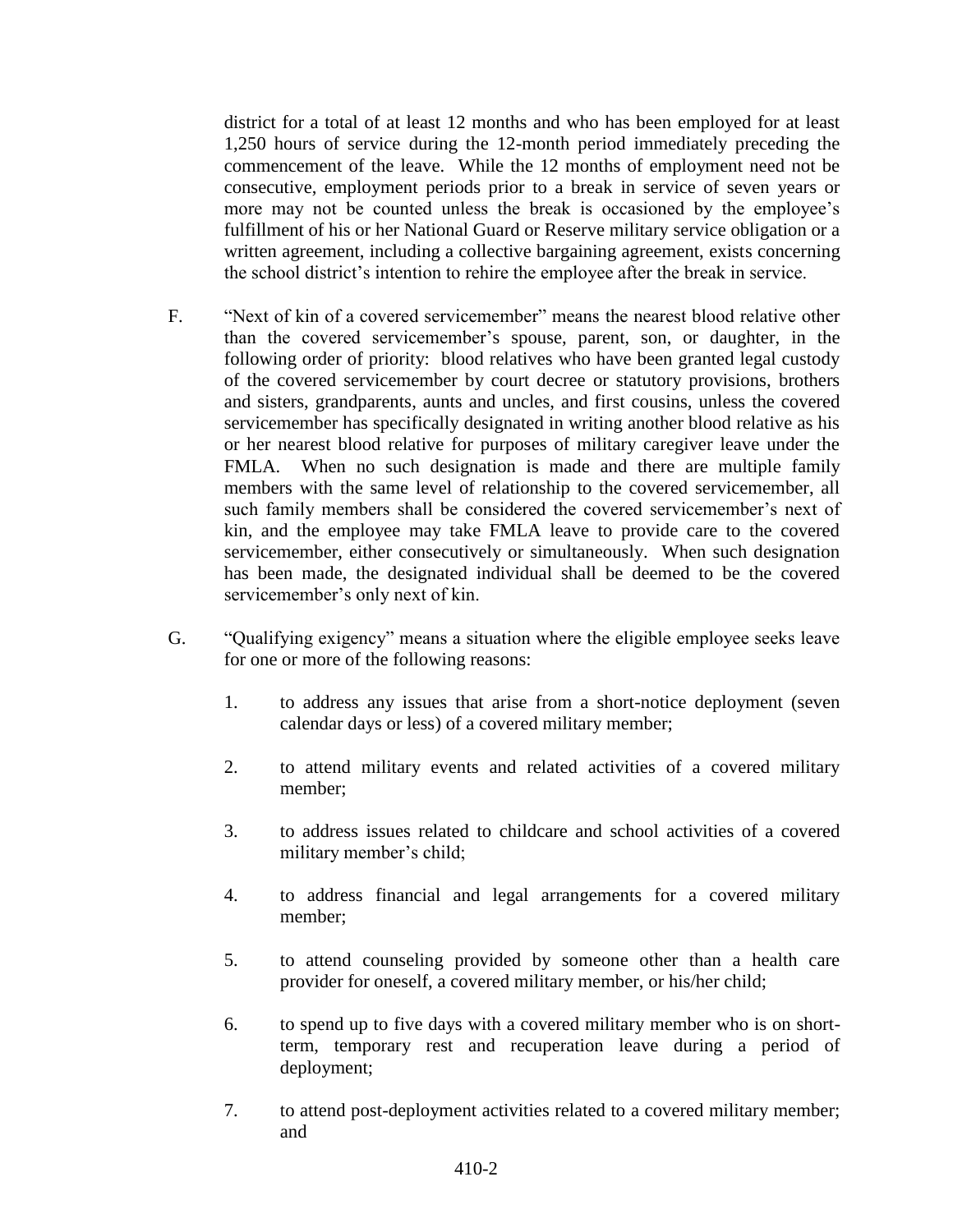8. to address other events related to a covered military member that both the employee and school district agree is a qualifying exigency.

# **IV. LEAVE ENTITLEMENT**

#### A. Twelve-week Leave

- 1. Eligible employees are entitled to a total of 12 work weeks of unpaid family or medical leave during the applicable 12-month period as defined below, plus any additional leave as required by law. Leave may be taken for one or more of the following reasons in accordance with applicable law:
	- a. birth of the employee's child and to care for such child;
	- b. placement of an adopted or foster child with the employee;
	- c. to care for the employee's spouse, son, daughter, or parent with a serious health condition;
	- d. the employee's serious health condition makes the employee unable to perform the functions of the employee's job; and/or
	- e. any qualifying exigency arising from the employee's spouse, son, daughter, or parent being on active duty, or notified of an impending call or order to active duty, in the reserve component of the Armed Forces or a retired member of the regular Armed Forces or reserve component in support of a contingency operation.
- 2. For the purposes of this policy, "year" is defined as a rolling 12-month period measured backward from the date an employee's leave is to commence.
- 3. An employee's entitlement to FMLA leave for the birth, adoption, or foster care of a child expires at the end of the 12-month period beginning on the date of the birth or placement.
- 4. A "serious health condition" typically requires either inpatient care or continuing treatment by or under the supervision of a health care provider, as defined by applicable law. Family and medical leave generally is not intended to cover short-term conditions for which treatment and recovery are very brief.
- 5. Eligible spouses employed by the school district are limited to an aggregate of 12 weeks of leave during any 12-month period for the birth and care of a newborn child or adoption of a child, the placement of a child for foster care, or to care for a parent. This limitation for spouses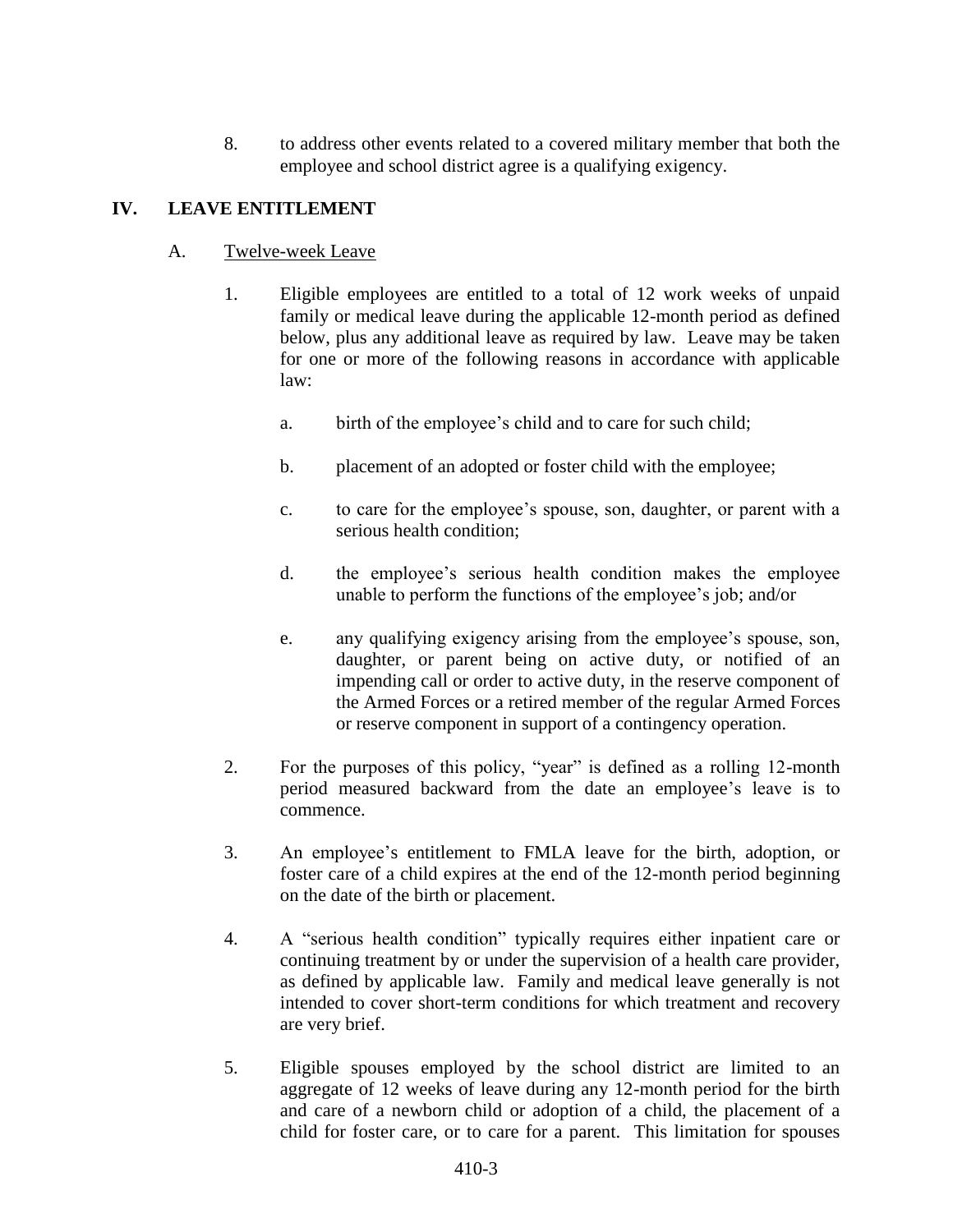employed by the school district does not apply to leave taken: by one spouse to care for the other spouse who is seriously ill; to care for a child with a serious health condition; because of the employee's own serious health condition; or pursuant to Paragraph IV.A.1.e. above.

- 6. Depending on the type of leave, intermittent or reduced schedule leave may be granted in the discretion of the school district or when medically necessary. However, part-time employees are only eligible for a pro-rata portion of leave to be used on an intermittent or reduced schedule basis, based on their average hours worked per week. Where an intermittent or reduced schedule leave is foreseeable based on planned medical treatment, the school district may transfer the employee temporarily to an available alternative position for which the employee is qualified and which better accommodates recurring periods of leave than does the employee's regular position, and which has equivalent pay and benefits.
- 7. If an employee requests a leave for the serious health condition of the employee or the employee's spouse, child, or parent, the employee will be required to submit sufficient medical certification. In such a case, the employee must submit the medical certification within 15 days from the date of the request or as soon as practicable under the circumstances.
- 8. If the school district has reason to doubt the validity of a health care provider's certification, it may require a second opinion at the school district's expense. If the opinions of the first and second health care providers differ, the school district may require certification from a third health care provider at the school district's expense. An employee may also be required to present a certification from a health care provider indicating that the employee is able to return to work.
- 9. Requests for leave shall be made to the school district. When leave relates to an employee's spouse, son, daughter, or parent being on active duty, or notified of an impending call or order to active duty pursuant to Paragraph IV.A.1.e. above, and such leave is foreseeable, the employee shall provide reasonable and practical notice to the school district of the need for leave. For all other leaves, employees must give 30 days' written notice of a leave of absence where practicable. The failure to provide the required notice may result in a delay of the requested leave. Employees are expected to make a reasonable effort to schedule leaves resulting from planned medical treatment so as not to disrupt unduly the operations of the school district, subject to and in coordination with the health care provider.
- 10. The school district may require that a request for leave under Paragraph IV.A.1.e. above be supported by a copy of the covered military member's active duty orders or other documentation issued by the military indicating active duty or a call to active duty status in support of a contingency operation and the dates of active duty service. In addition, the school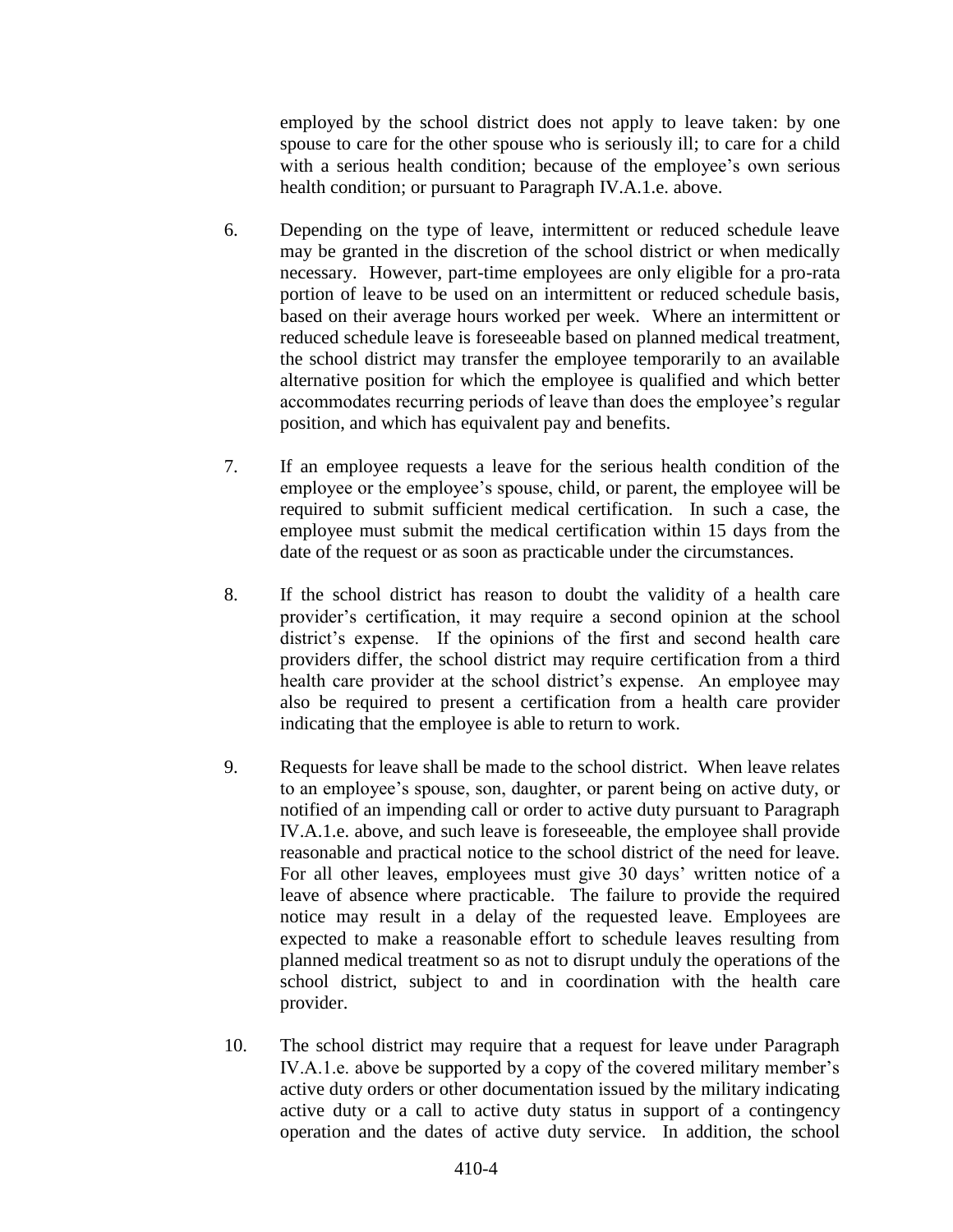district may require the employee to provide sufficient certification supporting the qualifying exigency for which leave is requested.

- 11. During the period of a leave permitted under this policy, the school district will provide health insurance under its group health plan under the same conditions coverage would have been provided had the employee not taken the leave. The employee will be responsible for payment of the employee contribution to continue group health insurance coverage during the leave. An employee's failure to make necessary and timely contributions may result in termination of coverage. An employee who does not return to work after the leave may, in some situations, be required to reimburse the school district for the cost of the health plan premiums paid by it.
- 12. The school district may request or require the employee to substitute accrued paid leave for any part of the 12-week period. Employees may be allowed to substitute paid leave for unpaid leave by meeting the requirements set out in the administrative directives and guidelines established for the implementation of this policy, if any. Employees eligible for leave must comply with the family and medical leave directives and guidelines prior to starting leave. It shall be the responsibility of the superintendent to develop directives and guidelines as necessary to implement this policy. Such directives and guidelines shall be submitted to the school board for annual review.

The school district shall comply with written notice requirements as set forth in federal regulations.

- 13. Employees returning from a leave permitted under this policy are eligible for reinstatement in the same or an equivalent position as provided by law. However, the employee has no greater right to reinstatement or to other benefits and conditions of employment than if the employee had been continuously employed during the leave.
- B. Six-week Leave

An employee who does not qualify for parenting leave under Paragraphs IV.A.1.a. or IV.A.1.b. above may qualify for a six-week unpaid parenting leave for birth or adoption of a child. The employee may qualify if he or she has worked for the school district for at least 12 consecutive months and has worked an average number of hours per week equal to one-half of the full time equivalent. This leave is separate and exclusive of the family and medical leave described in the preceding paragraphs.

- C. Twenty-six-week Servicemember Family Military Leave
	- 1. An eligible employee who is the spouse, son, daughter, parent, or next of kin of a covered servicemember shall be entitled to a total of 26 work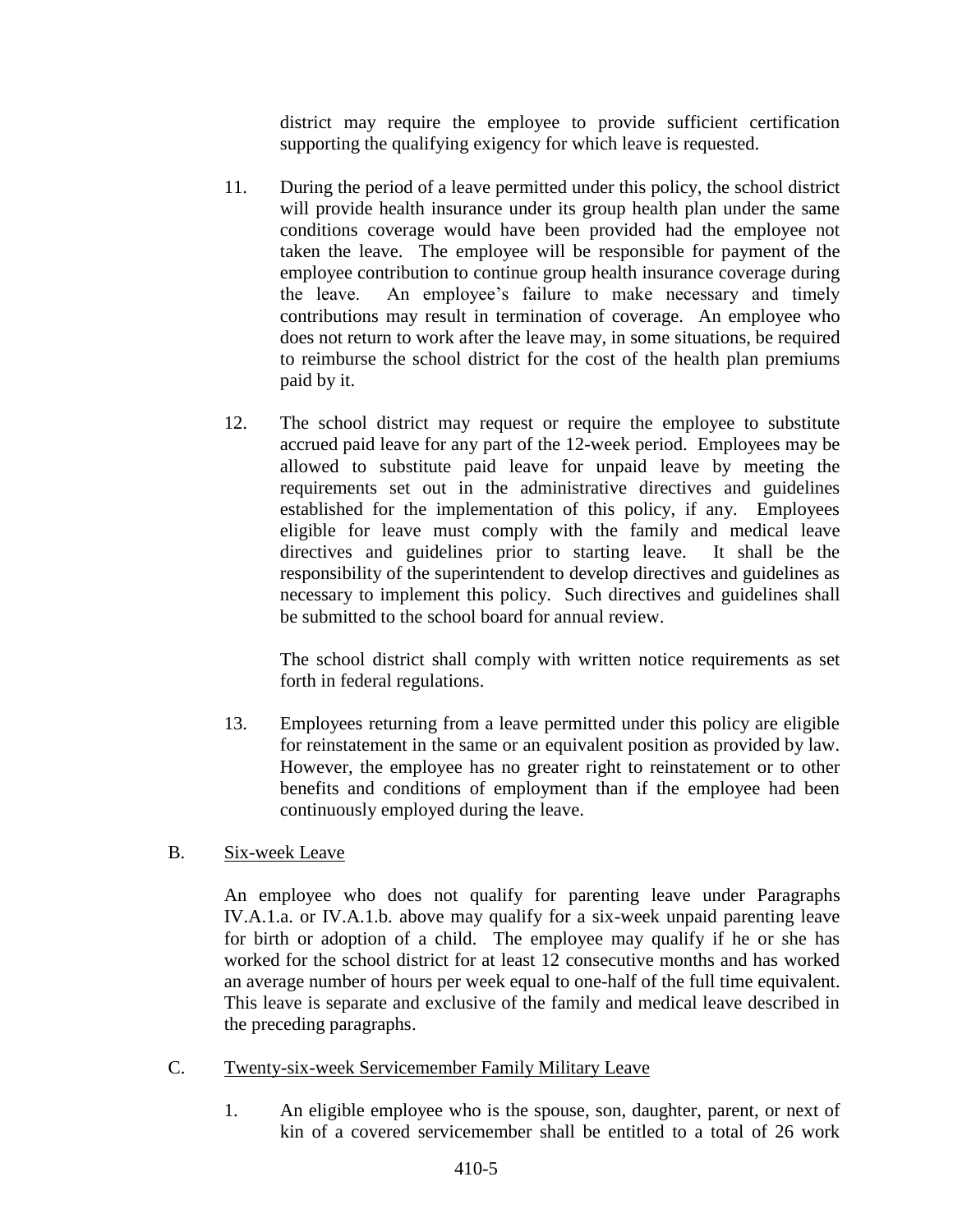weeks of leave during a 12-month period to care for the servicemember. The leave described in this paragraph shall only be available during a single 12-month period. For purposes of this leave, the need to care for a servicemember includes both physical and psychological care.

- 2. During a single 12-month period, an employee shall be entitled to a combined total of 26 work weeks of leave under Paragraphs IV.A. and IV.C. above.
- 3. The 12-month period referred to in this section begins on the first day the eligible employee takes leave to care for a covered servicemember and ends 12 months after that date.
- 4. Eligible spouses employed by the school district are limited to an aggregate of 26 weeks of leave during any 12-month period if leave is taken for birth of the employee's child or to care for the child after birth; for placement of a child with the employee for adoption or foster care or to care for the child after placement; to care for the employee's parent with a serious health condition; or to care for a covered servicemember with a serious injury or illness.
- 5. The school district may request or require the employee to substitute accrued paid leave for any part of the 26-week period. Employees may be allowed to substitute paid leave for unpaid leave by meeting the requirements set out in the administrative directives and guidelines established for the implementation of this policy, if any. Employees eligible for leave must comply with the family and medical leave directives and guidelines prior to starting leave.
- 6. An employee will be required to submit sufficient medical certification issued by the health care provider of the covered servicemember and other information in support of requested leave and eligibility for such leave under this section within 15 days from the date of the request or as soon as practicable under the circumstances.
- 7. The provisions of Paragraphs IV.A.6., IV.A.9., IV.A.11., IV.A.12., and IV.A.13. above shall apply to leaves under this section.

## **V. SPECIAL RULES FOR INSTRUCTIONAL EMPLOYEES**

- A. An instructional employee is one whose principal function is to teach and instruct students in a class, a small group, or an individual setting. This includes, but is not limited to, teachers, coaches, driver's education instructors, and special education assistants.
- B. Instructional employees who request foreseeable medically necessary intermittent or reduced work schedule leave greater than 20 percent of the work days in the leave period may be required to: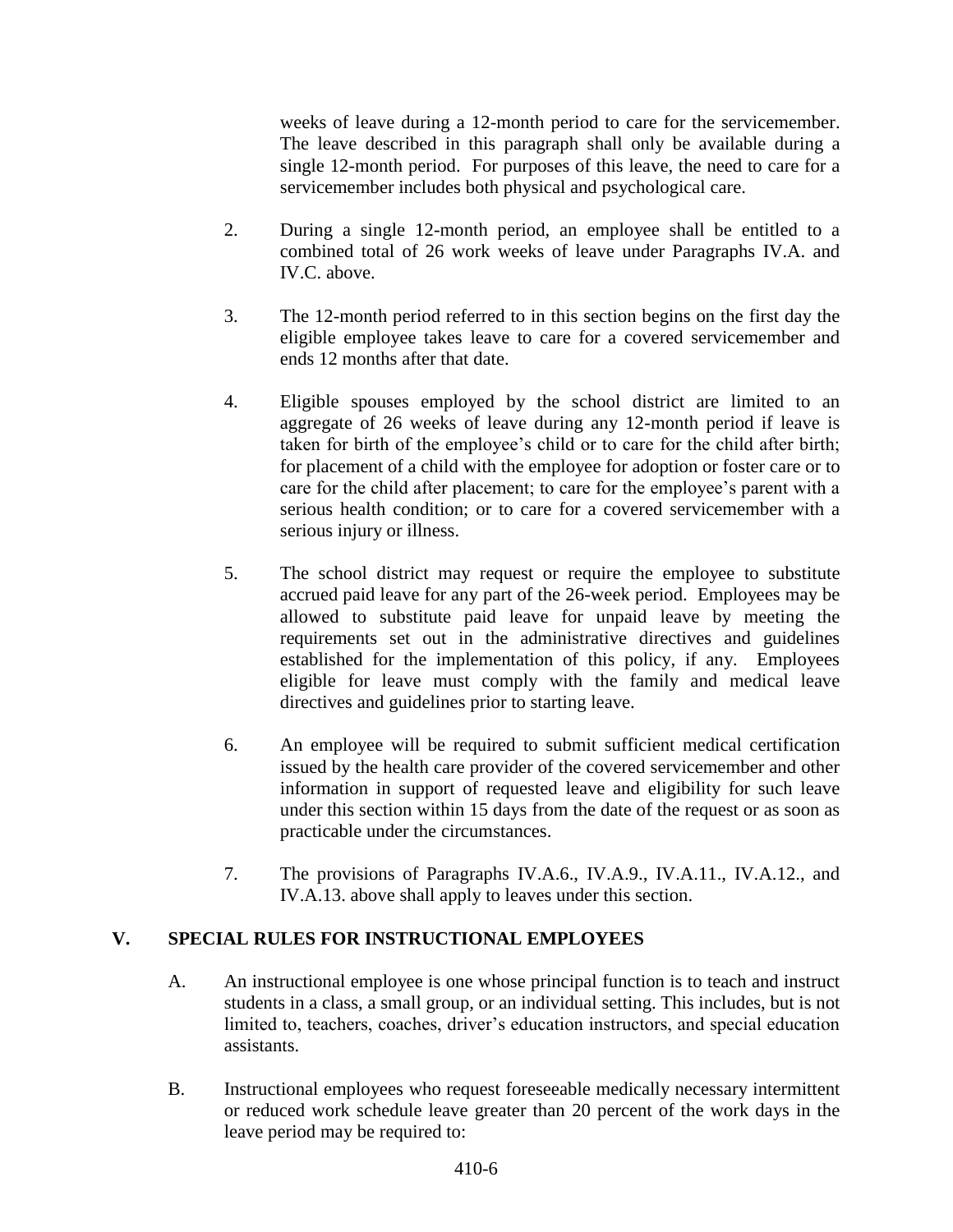- 1. take leave for the entire period or periods of the planned medical treatment; or
- 2. move to an available alternative position for which the employee is qualified, and which provides equivalent pay and benefits, but not necessarily equivalent duties.
- C. Instructional employees who request continuous leave near the end of a semester may be required to extend the leave through the end of the semester. The number of weeks remaining before the end of a semester does not include scheduled school breaks, such as summer, winter, or spring break.
	- 1. If an instructional employee begins leave for any purpose more than five weeks before the end of a semester and it is likely the leave will last at least three weeks, the school district may require that the leave be continued until the end of the semester.
	- 2. If the employee begins leave for a purpose other than the employee's own serious health condition during the last five weeks of a semester, the school district may require that the leave be continued until the end of the semester if the leave will last more than two weeks or if the employee's return from leave would occur during the last two weeks of the semester.
	- 3. If the employee begins leave for a purpose other than the employee's own serious health condition during the last three weeks of the semester and the leave will last more than five working days, school district may require the employee to continue taking leave until the end of the semester.
- D. The entire period of leave taken under the special rules will be counted as leave. The school district will continue to fulfill the school district's leave responsibilities and obligations, including the obligation to continue the employee's health insurance and other benefits, if an instructional employee's leave entitlement ends before the involuntary leave period expires.

## **VI. OTHER**

- A. The provisions of this policy are intended to comply with applicable law, including the FMLA and applicable regulations. Any terms used from the FMLA will have the same meaning as defined by the FMLA and/or applicable regulations. To the extent that this policy is ambiguous or contradicts applicable law, the language of the applicable law will prevail.
- B. The requirements stated in the collective bargaining agreement between employees in a certified collective bargaining unit and the school district regarding family and medical leaves (if any) shall be followed.

## **VII. DISSEMINATION OF POLICY**